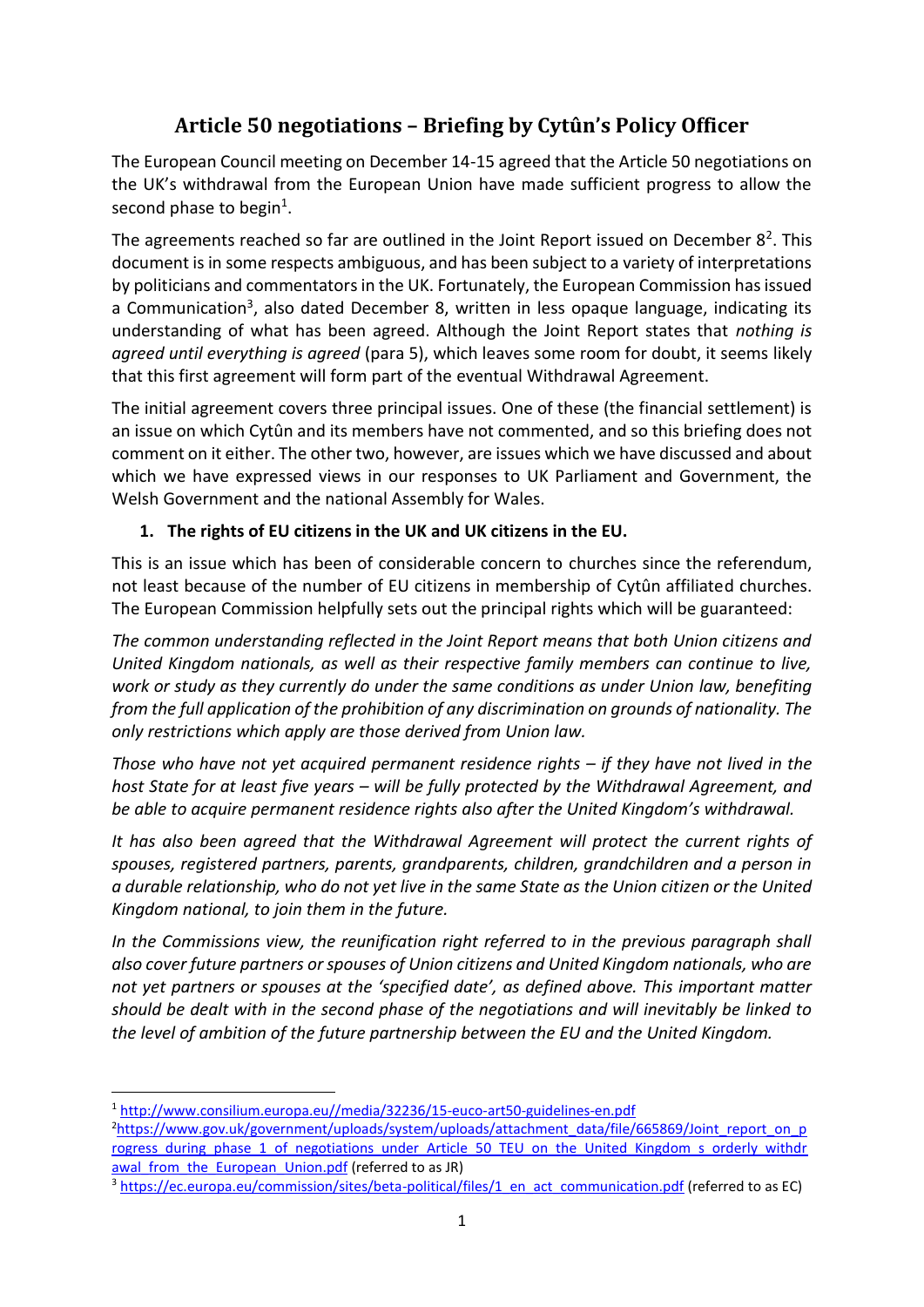*According to the understanding, all children will be protected by the Withdrawal Agreement, wherever they are born before or after the United Kingdom's withdrawal, or whether they are born inside or outside the State where the responsible Union citizen or the United Kingdom national resides. The only exception foreseen concerns children born after the United Kingdom's withdrawal and for which the parent not covered by the Withdrawal Agreement has sole custody under the applicable family law.* (EC pp 5-6).

EU citizens can continue to acquire these rights in the UK, and UK citizens in the EU, until the UK's withdrawal on 29 March 2019. If a transition period is agreed, then they will be able to acquire these rights until the end of the transition period (likely to be around 31 December 2020). The agreement also states that the procedure for registering such rights shall be simple and the Commission wishes it to be free of charge.

One of the implications of this is that the UK will have to accept the continued supremacy of EU law over UK law in this respect for the lifetime of those covered by the agreement – well over 100 years - unless a future UK Parliament repeals the relevant legislation (JR para 36). It is not clear what legal recourse, if any, EU citizens in the UK might have if repeal were to occur. The European Court of Justice will have a direct role in assisting UK courts to enforce these rights for the first eight years they are in force – long enough to allow any EU citizen who enters the UK on the last possible day to have acquired the rights through five years' residence and to have brought any legal action regarding their application for such rights. After this eight years, UK courts will have discretion whether or not to take ECJ rulings on citizens' rights into account in reaching their decisions.

The rights of UK citizens in the EU will be exercisable only in the member state where they are resident at the 'specified date' (either withdrawal day or the end of the transition period), rather than throughout the EU as many had hoped. However, their rights *will be binding upon the institutions of the Union and on its Member States from its entry into force* (JR, para 36) and there is no provision for future repeal. The ECJ would have permanent judicial oversight of these arrangements throughout the remaining EU.

## **2. The border between Northern Ireland and the Republic of Ireland<sup>4</sup>**

This part of the agreement is less concrete than the first, with important issues postponed until the next phase of negotiations. As the European Commission remarks:

*Whilst the United Kingdom remains committed to protecting and supporting continued NorthSouth cooperation across the full range of contexts and frameworks, including after withdrawal, the common understanding provides that the United Kingdom aims to achieve this protection and the avoidance of a hard border through the overall EU-United Kingdom relationship. This intention seems hard to reconcile with the United Kingdom's communicated decision to leave the internal market and the Customs Union.* (EC, p. 9).

Nonetheless, the Joint Report makes some significant commitments in this regard, applicable to Wales and the rest of the UK as well as Northern Ireland:

• Should the overall EU-UK agreement not allow a soft border between the two parts of Ireland, bespoke arrangements will be negotiated. This is likely to be difficult given the DUP's insistence that Northern Ireland should not have its own arrangements

1

<sup>4</sup> I am very grateful to Dr Nicola Brady, General Secretary of the Irish Council of Churches, for her comments on this section. The section as published is my responsibility.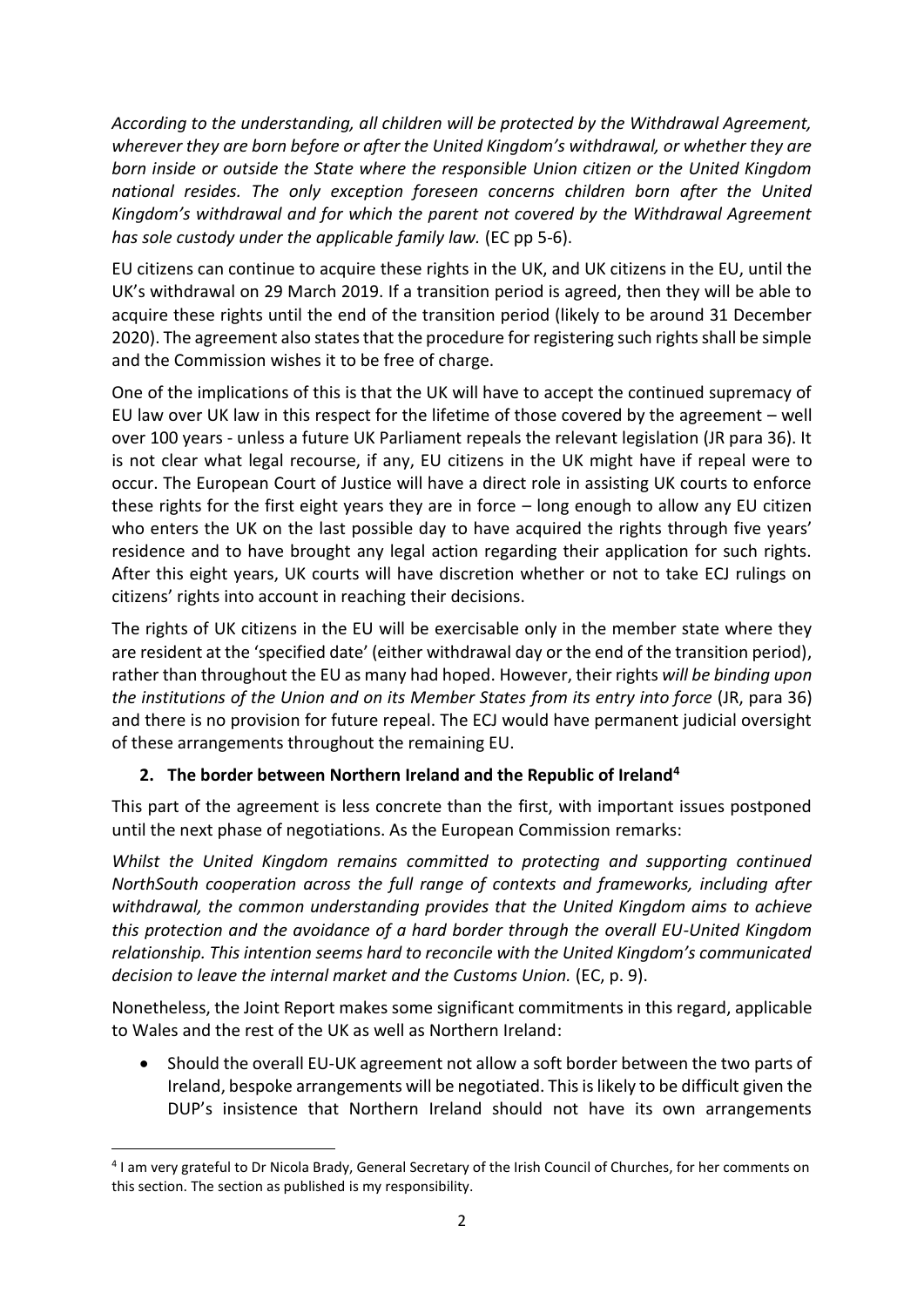separate from the rest of the UK, and given that JR para 50 says that any divergence between Northern Ireland and the rest of the UK must be agreed by the Northern Ireland Executive and Assembly, which are not currently operational.

• *In the absence of agreed solutions, the United Kingdom will maintain full alignment with those rules of the Internal Market and the Customs Union which, now or in the future, support North-South cooperation, the allisland economy and the protection of the 1998 Agreement* (JR, para 49). This means that the default position in the event of 'no deal' between the UK and the EU will be continued alignment between UK and EU regulatory regimes, at least with regard to sectors affecting the Irish border. The Annex to Strand Two of the 1998 Good Friday agreement<sup>5</sup> lists these as:

*1. Agriculture - animal and plant health*. [In practice, all agri-food matters are crossborder matters]

- *2. Education - teacher qualifications and exchanges.*
- *3. Transport - strategic transport planning.*

*4. Environment - environmental protection, pollution, water quality, and waste management.*

*5. Waterways - inland waterways.*

*6. Social Security/Social Welfare - entitlements of cross-border workers and fraud control.*

*7. Tourism - promotion, marketing, research, and product development.*

*8. Relevant EU Programmes such as SPPR, INTERREG, Leader II and their successors.* [The European Commission is proposing that at least the PEACE and INTERREG programmes should continue after Brexit – EC p. 9].

*9. Inland Fisheries.*

**.** 

- *10. Aquaculture and marine matters*
- *11. Health: accident and emergency services and other related cross-border issues.*
- *12. Urban and rural development.*

The all-Ireland energy market and other developments since 1998 mean this list will now be longer.

The effect of this is that in all these fields a so-called 'soft' Brexit (i.e. a commitment to maintaining EU standards and regulations) is the default option should no deal be struck, rather than a 'hard' Brexit. The burden of proof will now be on those who wish to see divergence between the UK and EU to show that this will not affect the Irish border.

This may also affect the political and parliamentary tactics of MPs and the devolved administrations in Wales and Scotland, who support a 'soft' Brexit, as a 'no deal' result may now be more in their interests than those of those who support a 'hard' Brexit.

• *The United Kingdom commits to ensuring that no diminution of rights is caused by its departure from the European Union, including in the area of protection against forms* 

<sup>&</sup>lt;sup>5</sup> http://www.wesleyjohnston.com/users/ireland/today/good friday/full\_text.html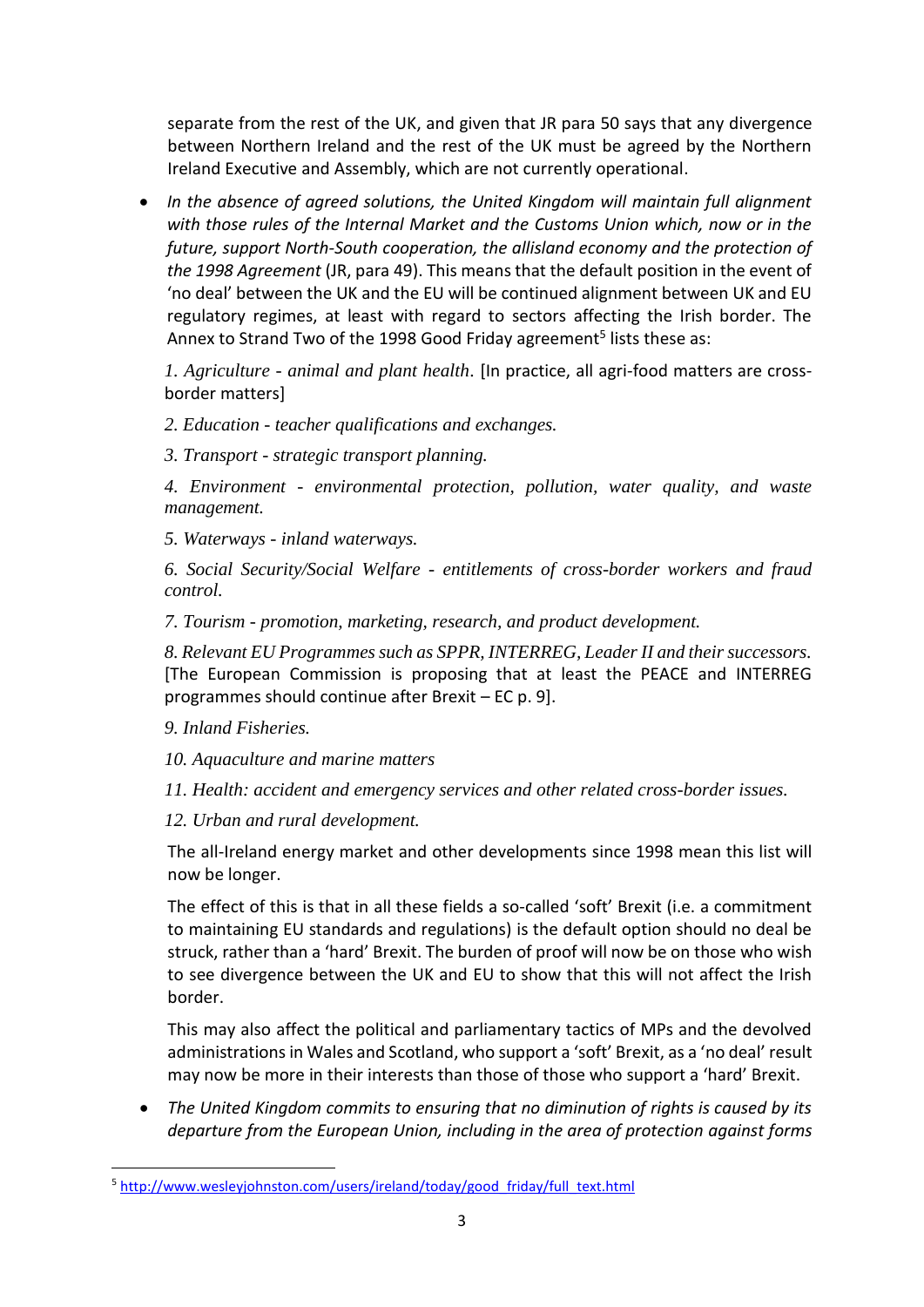*of discrimination enshrined in EU law. The United Kingdom commits to facilitating the related work of the institutions and bodies, established by the 1998 Agreement, in upholding human rights and equality standards.* (JR para 53). This appears to commit the UK to retaining substantial areas of EU law (including, presumably, the EU Charter of Fundamental Rights, which it has previously said it would not incorporate into UK law).

In addition, as Strand 3 para 2 of the Good Friday Agreement commits the UK to incorporate the whole of the European Convention on Human Rights into Northern Irish law, and as its agreement with the DUP prevents separate arrangements in Northern Ireland compared with the rest of the UK, this seems to entrench the Convention in UK law notwithstanding the Conservative Party's previous commitment to replace it with a 'British Bill of Rights and Responsibilities'. (However, the DUP has in the past been able and willing to support separate arrangements for Northern Ireland when they feel it is in their interests, e.g. with regard to devolution of Corporation Tax, so perhaps we should not place too much reliance on recent events in this respect).

• The people of Northern Ireland who are Irish citizens will continue to enjoy rights as EU *citizens, including where they reside in Northern Ireland. Both Parties therefore agree that the Withdrawal Agreement should respect and be without prejudice to the rights, opportunities and identity that come with European Union citizenship for such people and, in the next phase of negotiations, will examine arrangements required to give effect to the ongoing exercise of, and access to, their EU rights, opportunities and benefits.* (JR para 52). This raises some interesting questions as to the representation of EU citizens resident in Northern Ireland in the European Parliament and their right to take cases to the European Court of Justice. If the UK Government remains committed, in deference to the DUP, not to make separate arrangements for Northern Ireland, this would raise the same issues regarding the representation and legal rights of EU citizens in the rest of the UK.

A further implication of these commitments is that the restriction on any legislation contrary to "retained EU law" imposed on the devolved legislatures by Sections 10 and 11 of the European Union (Withdrawal) Bill currently before the UK Parliament now seems more necessary than it initially did. If the whole UK is committed by this part of the Withdrawal Agreement to substantial alignment with the EU with regard to trade regulations and human rights, it is difficult to see how this restriction can be lifted now, as the devolved administrations wish, as any changes to "retained EU law" could put the UK in breach of its obligations under the Withdrawal Agreement.

## **3. Other matters**

The Joint Report refers to a number of other matters which have been the subjects of discussion, although not yet final agreement. Amongst these are:

- The UK will continue to contribute to the EU's refugee programmes and to the European Development Fund (relating to developing countries in the African, Caribbean and Pacific regions) until the end of 2020.
- Some agreement has been reached regarding the UK's withdrawal from Euratom (the European Atomic Energy Community, governed by a separate treaty). The UK